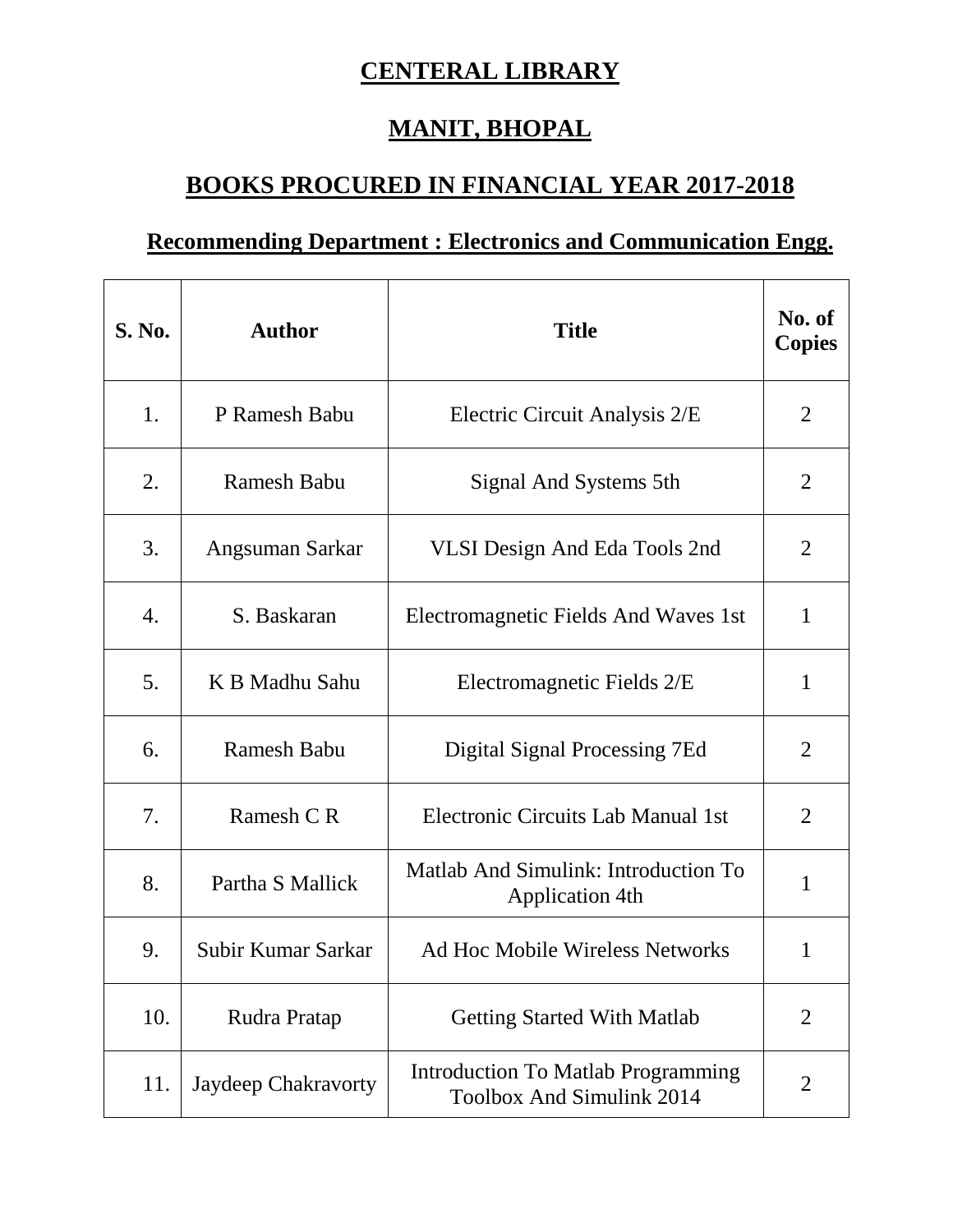| <b>S. No.</b> | <b>Author</b>         | <b>Title</b>                                                 | No. of<br><b>Copies</b> |
|---------------|-----------------------|--------------------------------------------------------------|-------------------------|
| 12.           | Douglas L Perry       | <b>Vhdl Programming By Example (With</b><br>Cd) 4Th Edition  | $\overline{2}$          |
| 13.           | Simon Haykin          | Communication Systems 2/e                                    | 2                       |
| 14.           | <b>B</b> P Lathi      | <b>Signals Systems And Communication</b><br>2017             | $\overline{2}$          |
| 15.           | J. Bhasker            | A System Verilog Primer 2016                                 | $\overline{2}$          |
| 16.           | <b>Ben Cohen</b>      | <b>Vhdl Coding Styles And Methodologies</b><br>2nd           | $\overline{2}$          |
| 17.           | S Ramachandran        | Digital VLSI Systems Desigh 2011                             | $\overline{2}$          |
| 18.           | John V Oldfield       | Field Programmable Gate Arrays 2013                          | $\overline{2}$          |
| 19.           | G Nageswara Rao       | <b>Research Methodology And</b><br>Quantitative Methods 2016 | $\overline{4}$          |
| 20.           | <b>Charles H Roth</b> | Digital Systems Design 2nd                                   | $\overline{2}$          |
| 21.           | <b>Behzad Razavi</b>  | Design Of Analog CMOS Integrated<br>Circuits 1st             | $\overline{4}$          |
| 22.           | <b>Birchfield</b>     | Image Processing and Analysis 1st                            | 1                       |
| 23.           | Lingra                | Building cross Plateform Mobile 1st                          | $\mathbf{1}$            |
| 24.           | Abhay Gandhi          | <b>Analog And Digital Communications</b><br>1 <sub>st</sub>  | 3                       |
| 25.           | V. I. George          | Digital Control System 1/E                                   | 3                       |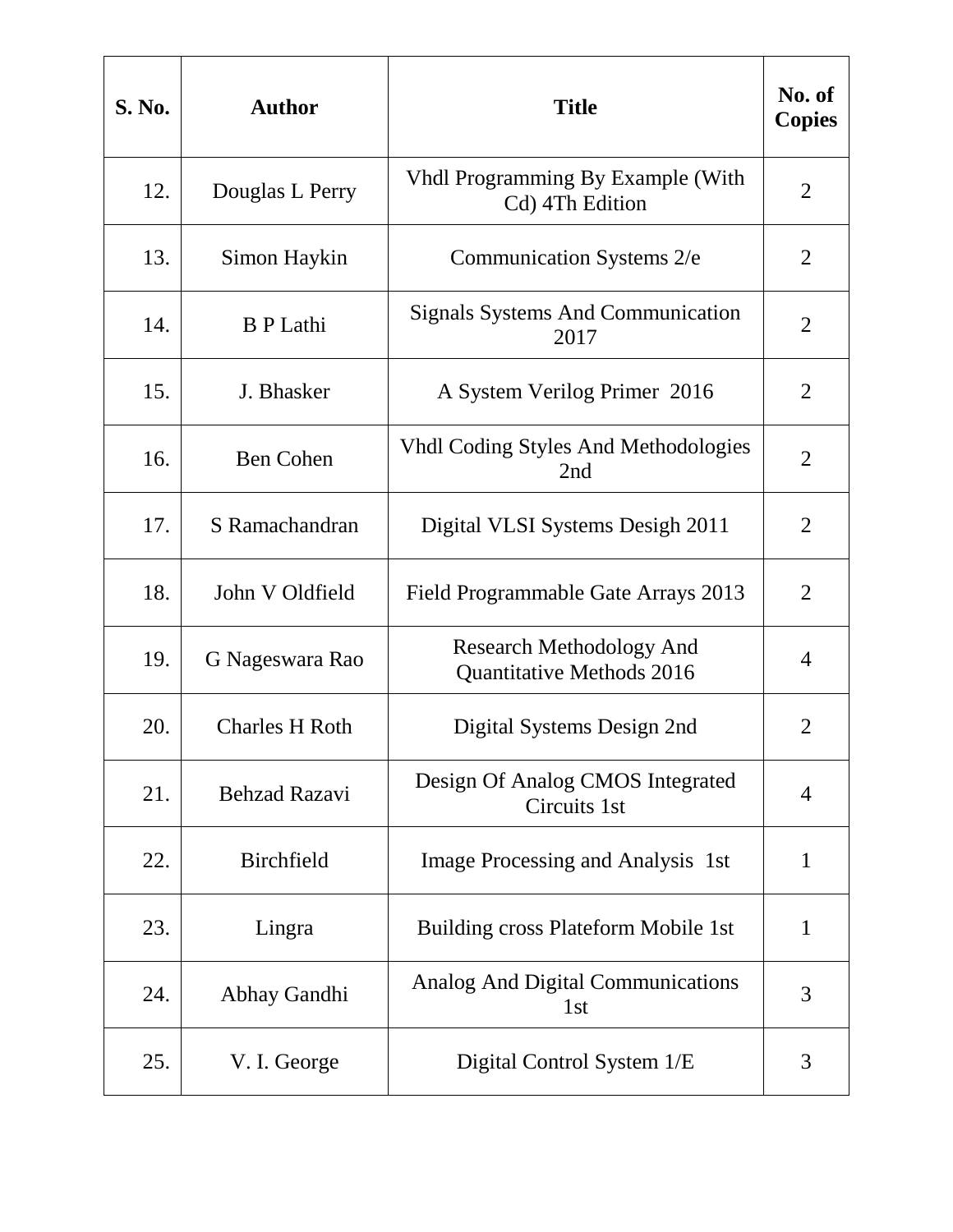| <b>S. No.</b> | <b>Author</b>         | <b>Title</b>                                                                        | No. of<br><b>Copies</b> |
|---------------|-----------------------|-------------------------------------------------------------------------------------|-------------------------|
| 26.           | Subrata Ghoshal       | Embedded Systems & Robots Projects<br>Using The 8051 Microcontroller 1st            | 3                       |
| 27.           | Hebbar                | Introduction To Digital Switching<br>System 1st                                     | 4                       |
| 28.           | Hebbar                | <b>Optical Fiber Communications 1st</b>                                             | 4                       |
| 29.           | Proakis               | Digital Signal Processing Using 4e                                                  | $\mathbf{1}$            |
| 30.           | John/Roth             | Digital System Design Using Verilog<br>3/e                                          | $\mathbf{1}$            |
| 31.           | Agrawal               | <b>Introductions To Wireless And Mobile</b><br>4/e                                  | 3                       |
| 32.           | Dhanesh N Manik       | Control Systems 1/e                                                                 | 3                       |
| 33.           | Raghuvanshi           | Microwave Engineering 1/e                                                           | 3                       |
| 34.           | Roth                  | Digital Systems Design Using Verilog<br>1/e                                         | 3                       |
| 35.           | <b>Roth Kinney</b>    | Fundamentals Of Logic Design 7/e                                                    | 3                       |
| 36.           | Vinay K Ingle         | <b>Essentials Of Digital Signal Processing</b><br>Using Matlab 3/e                  | 3                       |
| 37.           | Kang                  | Electric Circuits With Mind Tap 1/e                                                 | 3                       |
| 38.           | Proakis               | Modern Communication Systems Using<br>Matlab 3/e                                    | 3                       |
| 39.           | <b>Rashid Maxwell</b> | Microelectronics Laboratory Using<br>Software Tools: Pspice, Orcad, Multisim<br>1/e | 3                       |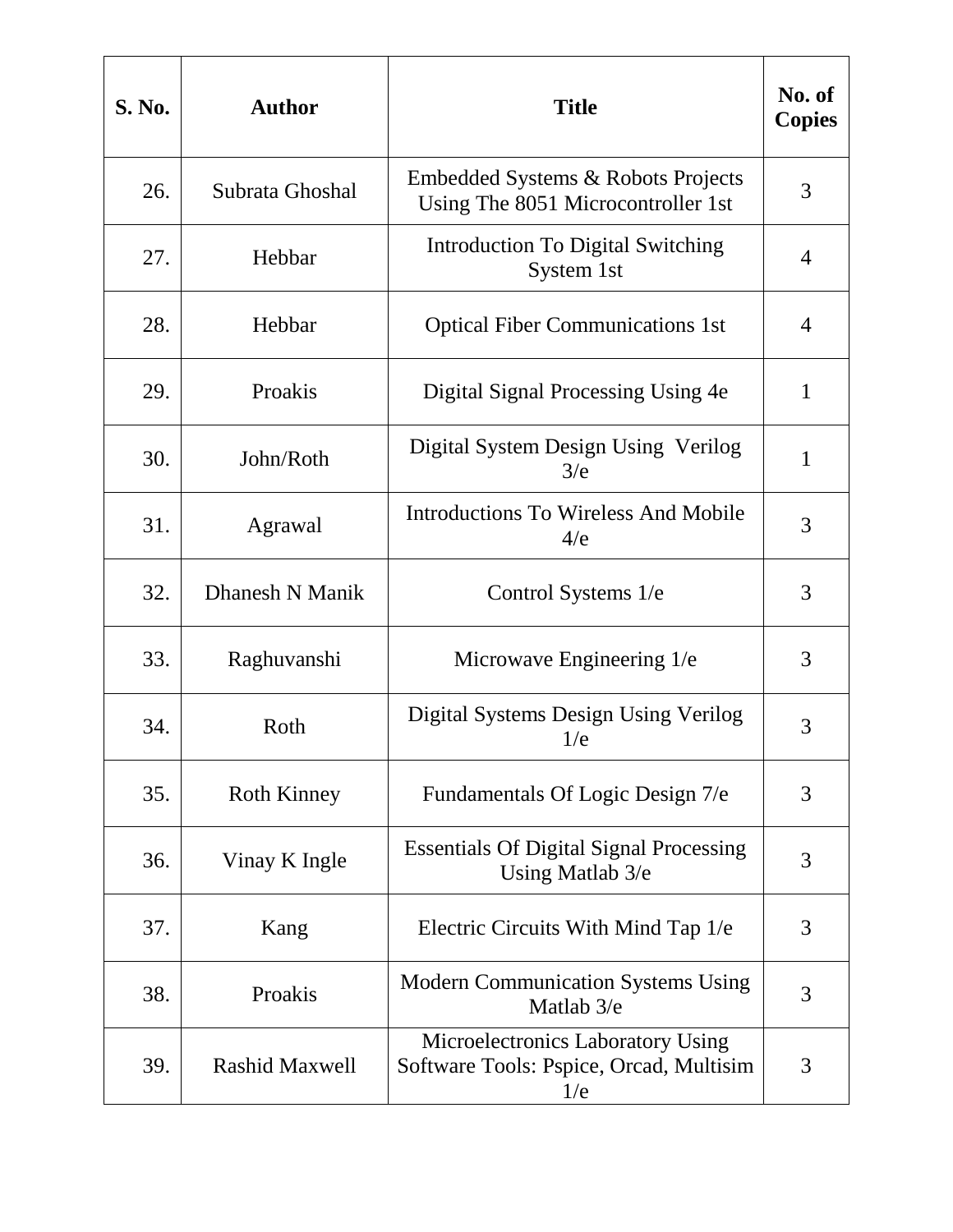| <b>S. No.</b> | <b>Author</b>            | <b>Title</b>                                                         | No. of<br><b>Copies</b> |
|---------------|--------------------------|----------------------------------------------------------------------|-------------------------|
| 40.           | Allan H. Robbins         | Circuit Analysis: Theory And Practice<br>5/e                         | 3                       |
| 41.           | Manjita Srivastava       | Digital Design: Hdl-Based Approach 1/e                               | 3                       |
| 42.           | K Meena                  | Principles Of Digital Electronics 1st                                | $\overline{2}$          |
| 43.           | <b>B</b> Somanathan Nair | Digital Electronics And Logic Design<br>1/e                          | $\overline{2}$          |
| 44.           | Ajay Kumar Singh         | <b>Electronic Devices And Integrated</b><br>Circuits 2/E             | $\overline{2}$          |
| 45.           | R L Yadav                | Antenna And Wave Propagation 1/e                                     | $\overline{2}$          |
| 46.           | A Anand Kumar            | Control Systems 2Nd Ed                                               | 4                       |
| 47.           | Niranjan N<br>Chiplunkar | VLSI CAD 1/e                                                         | 5                       |
| 48.           | Kamran Eshraghian        | <b>Essentials Of VLSI Circuits And</b><br>Systems $1/e$              | 4                       |
| 49.           | Gejji                    | Analog & Mixed Mode VLSI Design 1/e                                  | $\overline{4}$          |
| 50.           | Smarajit Ghosh           | <b>Network Theory Analysis And</b><br>Synthesis 1/e                  | $\overline{4}$          |
| 51.           | R Jayaram                | <b>Industrial Economics And</b><br>Telecommunication Regulations 1/e | 4                       |
| 52.           | C P Kuriakose            | Circuit Theory: Continuous And<br>Discrete 1/e                       | 4                       |
| 53.           | Douglas A Pucknell       | Basic Vlsi Design 3/E                                                | 4                       |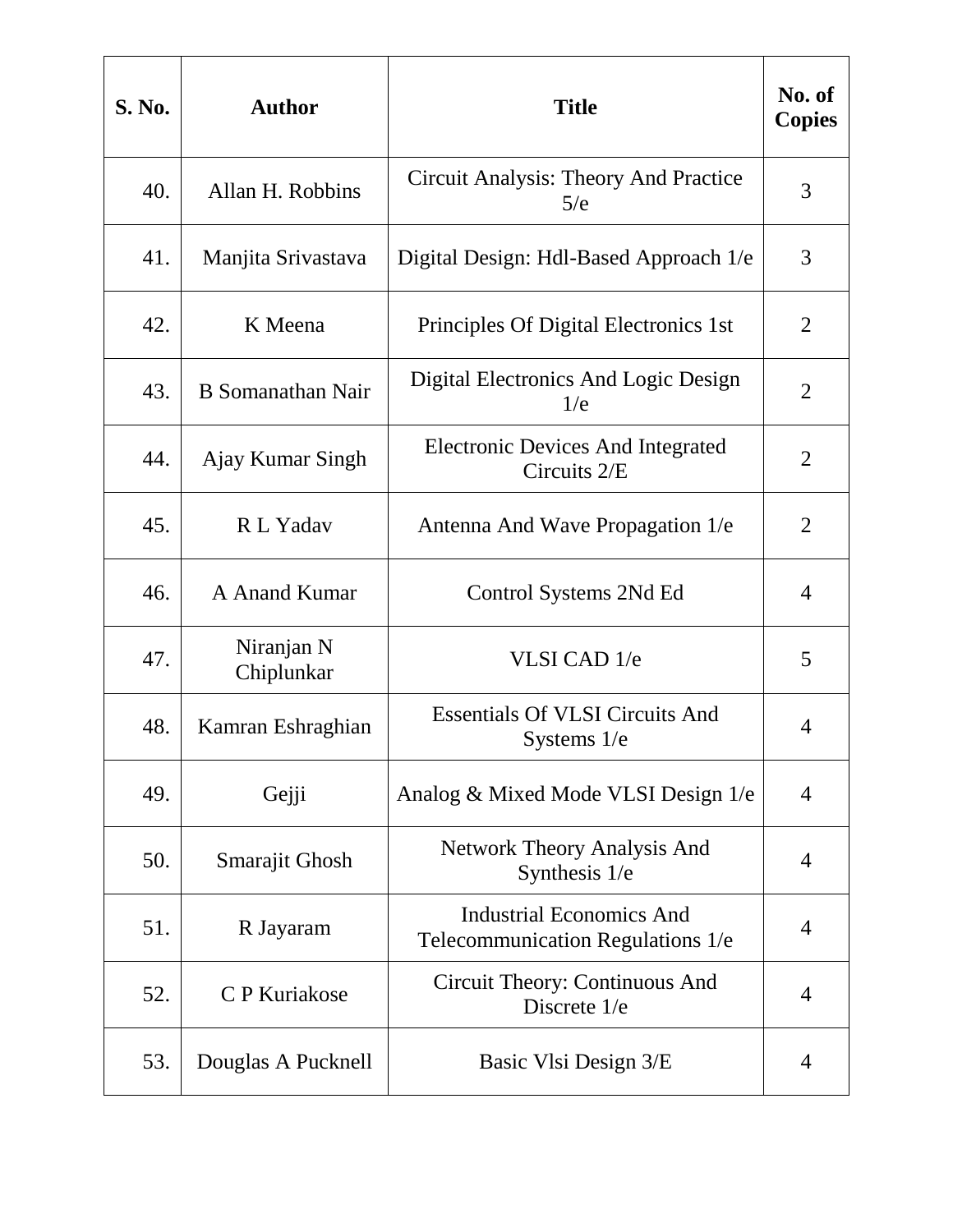| <b>S. No.</b> | <b>Author</b>                       | <b>Title</b>                                                      | No. of<br><b>Copies</b> |
|---------------|-------------------------------------|-------------------------------------------------------------------|-------------------------|
| 54.           | A Albert Raj                        | VLSI Design 1/e                                                   | 5                       |
| 55.           | Roy Choudhury                       | Modern Control Engineering 1/e                                    | 3                       |
| 56.           | <b>B</b> N Sarkar                   | Advanced Control Systems 1/e                                      | 3                       |
| 57.           | S N Singh                           | Basic Electrical Engineering 1/e                                  | 4                       |
| 58.           | Ajay Kumar Singh                    | Digital VLSI Design 1/e                                           | $\overline{4}$          |
| 59.           | <b>Ganesh Prasad</b><br>Shrivastava | Microwave Devices And Circuit Design<br>1/e                       | 4                       |
| 60.           | Tomar                               | Analog Communication 1/e                                          | 4                       |
| 61.           | Thiagarajan<br>Viswanathan          | <b>Telecommunication Switching Systems</b><br>& Networks, $2E(P)$ | $\overline{4}$          |
| 62.           | R Anandanatarajan                   | Control System Engineering 4Th/Ed                                 | 4                       |
| 63.           | Achuthan                            | Fundamentals Of Semicon 1/e                                       | $\overline{4}$          |
| 64.           | <b>Charles K Alexamder</b>          | <b>Fundamentals Of Electric Circuits 5Th</b><br>Ed                | $\overline{4}$          |
| 65.           | S P Bali                            | Digital Electronics 1/e                                           | 4                       |
| 66.           | <b>Bose</b>                         | Information Theory Coding &<br>Cryptograph 3/e                    | 4                       |
| 67.           | <b>Stephen Brown</b>                | <b>Fundamentals Of Digital Logic With</b><br>Vhdl Design 3/e      | 4                       |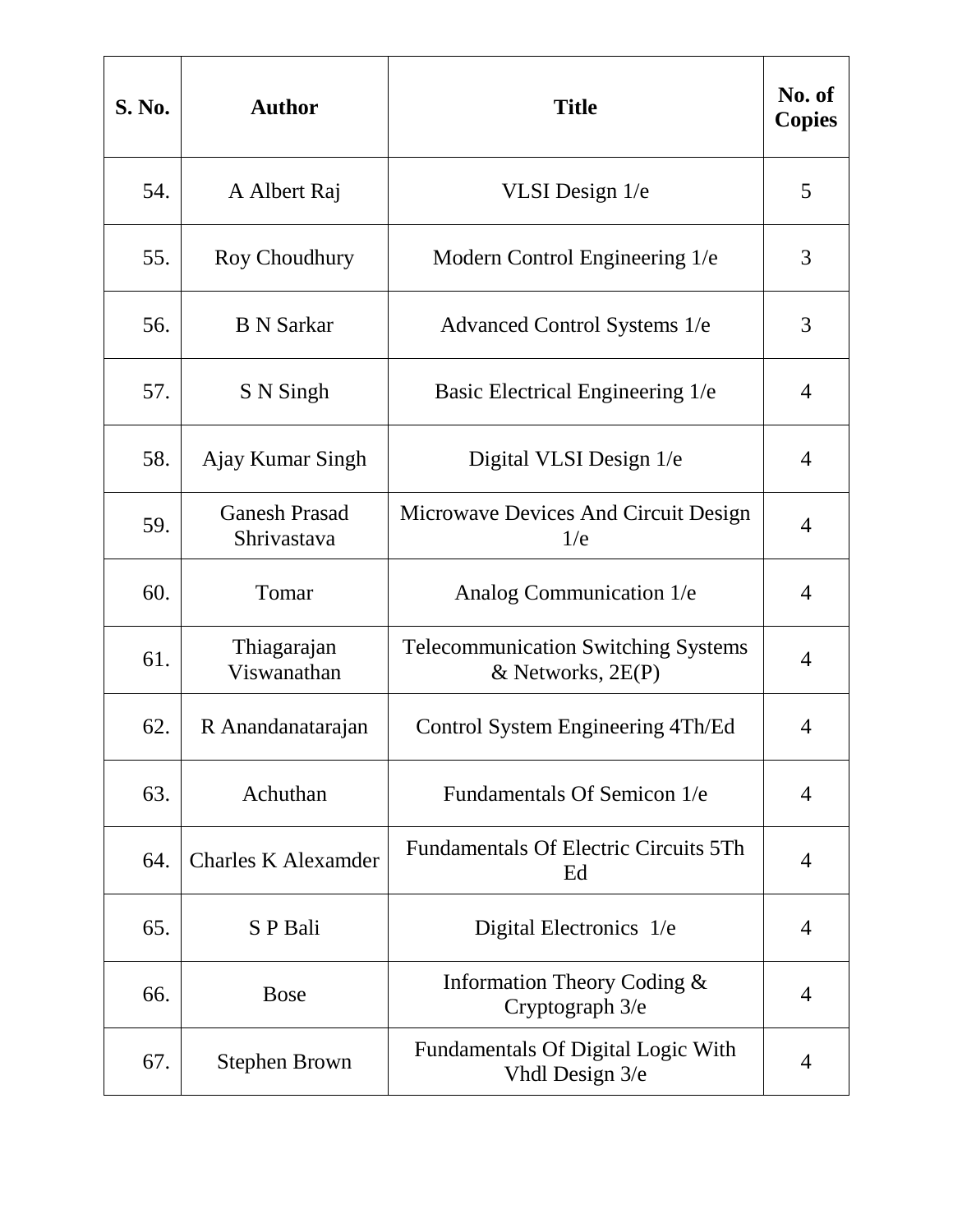| <b>S. No.</b> | <b>Author</b>         | <b>Title</b>                                                      | No. of<br><b>Copies</b> |
|---------------|-----------------------|-------------------------------------------------------------------|-------------------------|
| 68.           | P Chakraborty         | <b>Optical Fiber Communication (English)</b><br>1/e               | 4                       |
| 69.           | Joseph A Edminister   | <b>Shaumes Outline Series</b><br>Electromagnetics Revised 2Nd Ed. | 1                       |
| 70.           | Franco                | Design With Operational Ampl. &<br>Analog In 4/e                  | 4                       |
| 71.           | Gadre                 | Programming And Customing The Avr<br>Microcontroller 1/e          | 4                       |
| 72.           | Donald D Givone       | Digital Principles And Design 1/e                                 | 4                       |
| 73.           | M Gopal               | <b>Control Systems: Principles And Design</b><br>4/e              | 4                       |
| 74.           | Gopal                 | Digital Cont & State Var Met 4/e                                  | 4                       |
| 75.           | <b>Monson H Hayes</b> | <b>Shaumes Outline Series Digital Signal</b><br>Processing 2/e    | 3                       |
| 76.           | William H Hayt        | <b>Engineering Circuit Analysis 8Th</b><br>Edition                | 4                       |
| 77.           | W H Hayt              | Engineering Electromagnetics 8Th Ed                               | $\overline{4}$          |
| 78.           | K Jagannatham         | Principles Of Modern Wireless<br>Communications Systems 1/e       | 3                       |
| 79.           | R P Jain              | Modern Digital Electronics 4Th Ed                                 | 4                       |
| 80.           | S Jayaraman           | Digital Image Processing 1/e                                      | 4                       |
| 81.           | Kang                  | Cmos Digital Integrated Circuits 4/e                              | 4                       |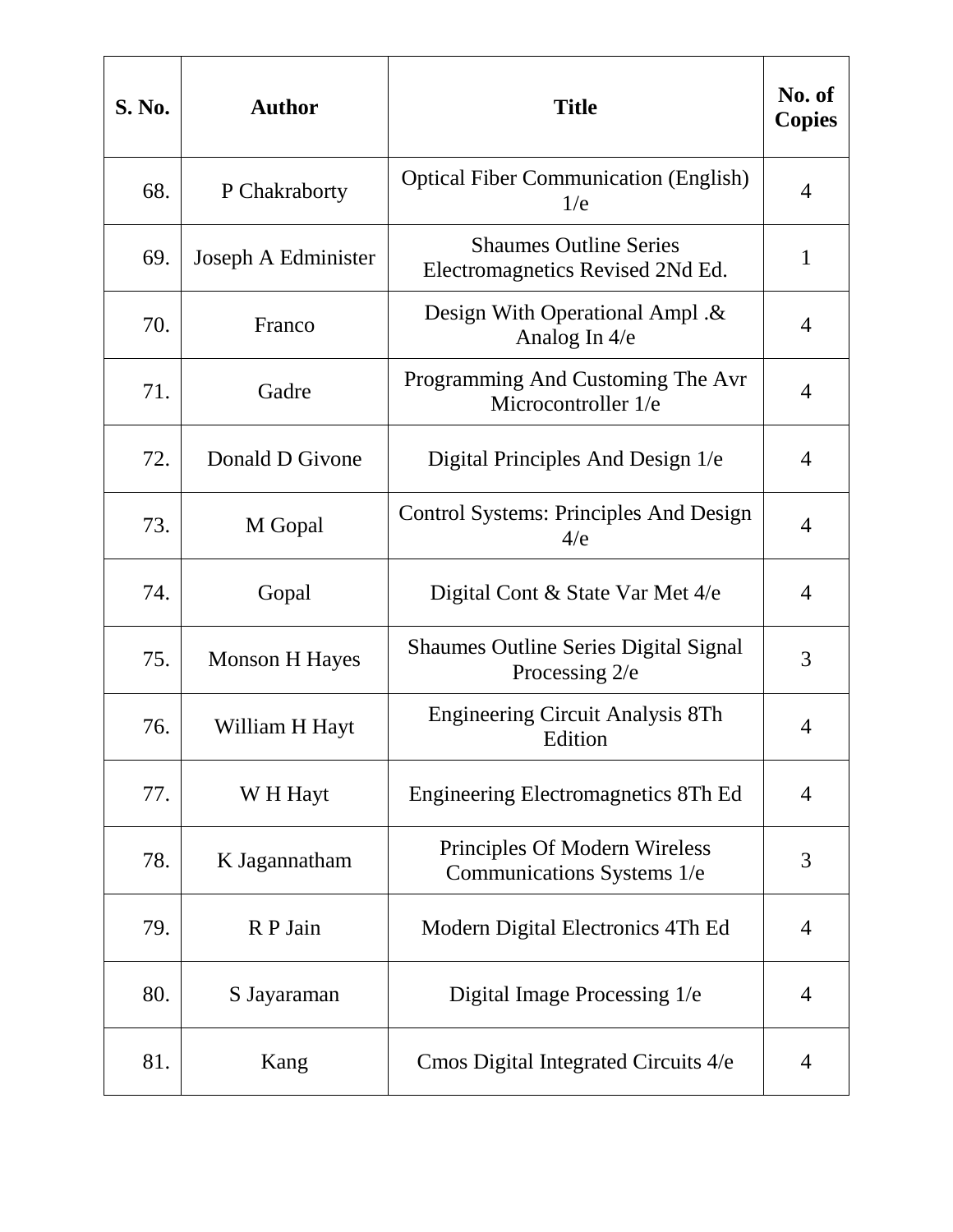| S. No. | <b>Author</b>            | <b>Title</b>                                             | No. of<br><b>Copies</b> |
|--------|--------------------------|----------------------------------------------------------|-------------------------|
| 82.    | Safa Kasap               | Principles Of Electronic Materials And<br>Devices 3/e    | 4                       |
| 83.    | Karaus Fleisch           | Electromagnetics With Applications 5/E                   | 4                       |
| 84.    | John D Kraus             | Antennas And Wave Propagation 4/e                        | 4                       |
| 85.    | <b>Averill M Law</b>     | Simulation Modeling And Analysis 4/e                     | 4                       |
| 86.    | Leach                    | Digital Principles And Applications 8/e                  | $\overline{4}$          |
| 87.    | William C Y Lee          | <b>Mobile Communications Engineering</b><br>2/E          | 3                       |
| 88.    | Lehpamer                 | <b>Microwave Transmission Net.2Ed</b>                    | 3                       |
| 89.    | Soumitra Kumar<br>Mandal | Digital Electronics "Principles And<br>Applications" 1/e | 3                       |
| 90.    | Soumitra Kumar<br>Mandal | Microprocessors And Microcontrollers<br>1/e              | 3                       |
| 91.    | Sanjit K Mitra           | Digital Signal Process 4/e                               | 3                       |
| 92.    | A Nagoor Kani            | Signals And Systems 1/e                                  | 3                       |
| 93.    | A Nagoor Kani            | Digital Signal Processing 2/e                            | 3                       |
| 94.    | Nahvi                    | Signals And Systems 1/e                                  | 3                       |
| 95.    | Donald A Neamen          | Electronic Circuits Analysis And Design<br>3/e           | 4                       |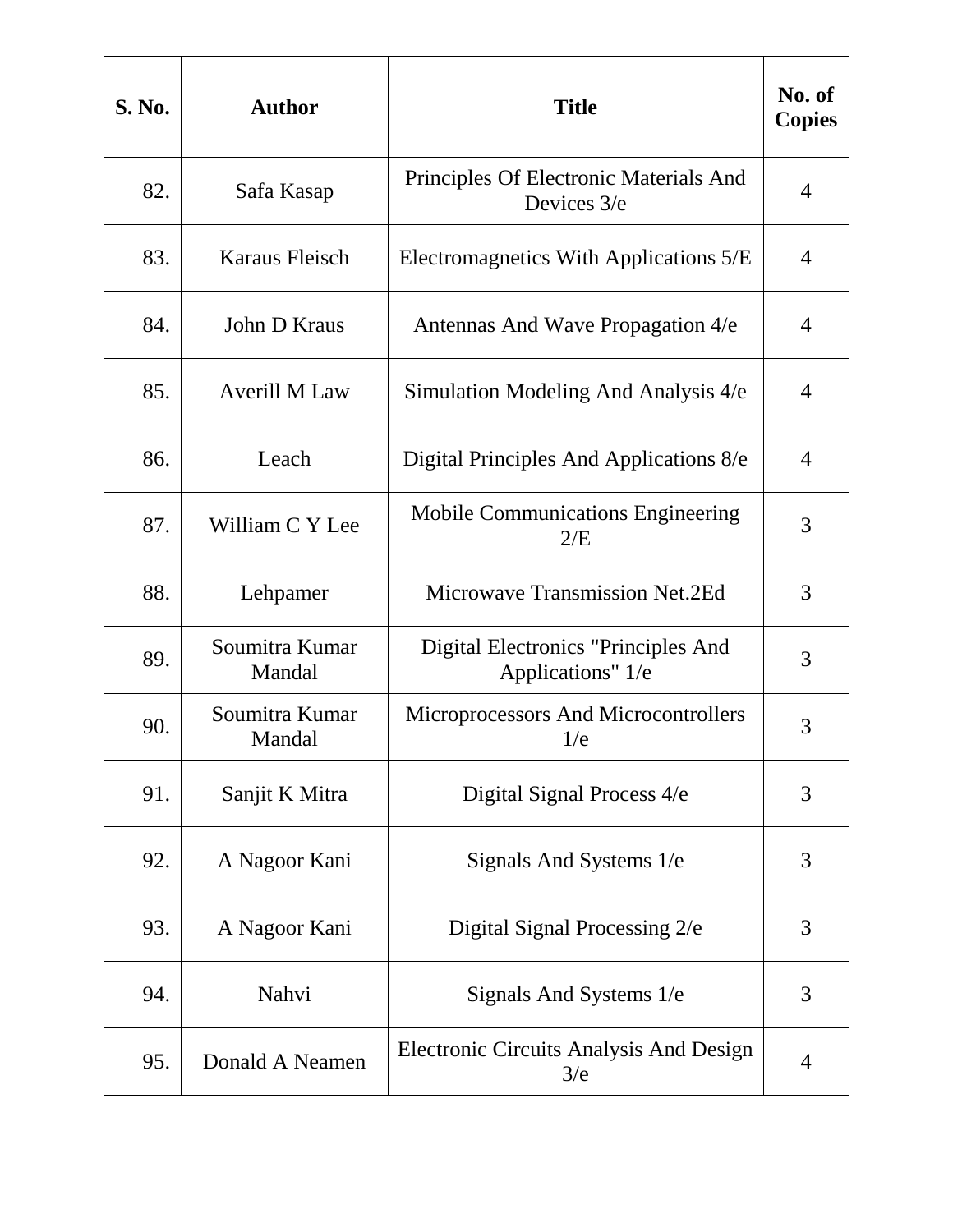| <b>S. No.</b> | <b>Author</b>            | <b>Title</b>                                                     | No. of<br><b>Copies</b> |
|---------------|--------------------------|------------------------------------------------------------------|-------------------------|
| 96.           | John G Proakis           | Digital Communications 5/e                                       | $\overline{2}$          |
| 97.           | Rao                      | Communication Systems 1/e                                        | 4                       |
| 98.           | <b>Michael J Roberts</b> | <b>Fundamentals Of Signals And Systems</b><br>2/e                | $\overline{4}$          |
| 99.           | S Salivahanan            | Digital Signal Processing 3/e                                    | 4                       |
| 100.          | Salivahanan              | Linear Integrated Circuits 2/e                                   | $\overline{4}$          |
| 101.          | T L Singal               | Wireless Communications 1/e                                      | 3                       |
| 102.          | T L Singal               | Analog & Digital Communications $1/e$                            | $\overline{4}$          |
| 103.          | T L Singal               | Digital Communication 1/e                                        | 4                       |
| 104.          | Merrill I Skolnik        | Introduction To Radar Systems 3/e                                | 4                       |
| 105.          | S M Sze                  | Vlsi Technology 2/e                                              | $\overline{4}$          |
| 106.          | <b>Herbert Taub</b>      | Principles Of Communication Systems<br>4/e                       | 4                       |
| 107.          | Rajeshwari/ Vasuki       | Microwave Engineering 1/e                                        | 4                       |
| 108.          | Yeo                      | Low Voltage Low Power Vlsi 1/e                                   | 4                       |
| 109.          | Donald L Schilling       | <b>Electronic Circuits Discrete And</b><br><b>Integrated 3Ed</b> | $\overline{2}$          |